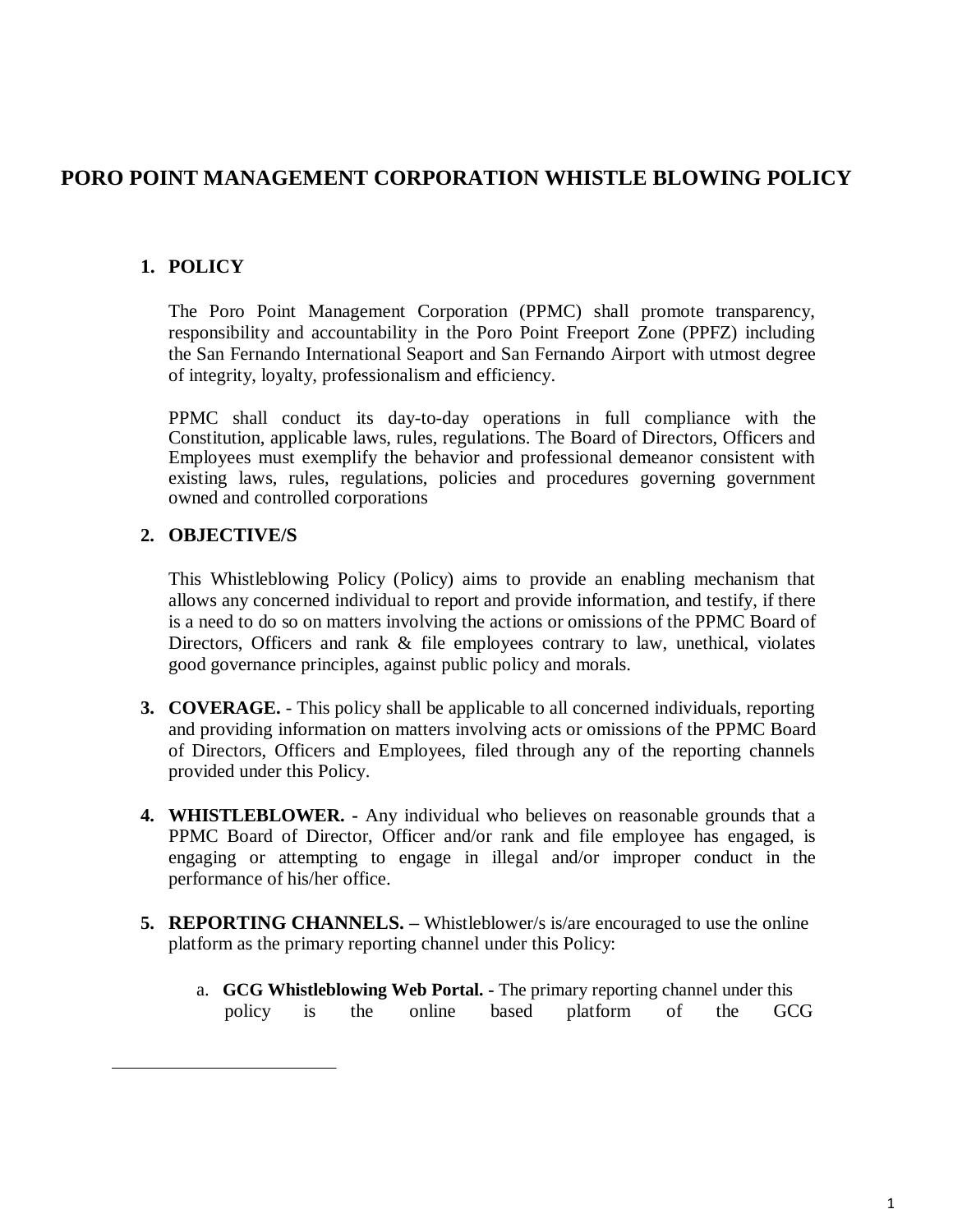[\(www.whistleblowing.gcg.gov.ph\) l](http://www.whistleblowing.gcg.gov.ph/)inked with the Corporate Governance of PPMC (www.poropointfreeport.gov.ph).

b. **Alternative Channels. –** Whistleblowing reports may also be submitted to the to the PPMC through the following means:

| i.   | Meeting      |                      | <b>Officers or Employees</b>        |
|------|--------------|----------------------|-------------------------------------|
| ii.  | E-mail       |                      | poropointfreeportzone@gmail.com     |
| iii. | Courier/Mail | $\ddot{\phantom{a}}$ | The President and CEO               |
|      |              |                      | PPMC Admin Bldg., Gov. Joaquin      |
|      |              |                      | L. Ortega Ave., Poro Point Freeport |
|      |              |                      | Zone Complex, San Fernando City, LU |
|      |              |                      |                                     |
| iv.  | Telephone    |                      | 072-242-4016                        |
| V.   | <b>Fax</b>   | ٠                    | 072-242-0683                        |

- **6. REPORTABLE CONDITIONS. –** Whistleblowers may report to the GCG or to the PPMC the following:
	- a. Acts or omissions that are punishable under the Revised Penal Code and Special Laws, unethical, those that violate good governance principles, are against public policy and morals, promote unsound and unhealthy business practices, such as but not limited to:
		- i. Abuse of Authority;
			- ii. Conflict of Interest;
		- iii. Fixing;
		- iv. Inefficiency;
		- v. Misconduct;
		- vi. Money Laundering;
		- vii. Negligence of Duty;
		- viii. Nepotism;
		- ix. Receiving a Commission;
		- x. Solicitation of Gifts;
		- xi. Taking Advantage of Corporate Opportunities;
		- xii. Undue Delay in Rendition of Service;
		- xiii. Violation of Procurement Laws.

b. Acts or omissions that are otherwise involve any of the following laws, rules, or regulations:

- i. R. A. 7877, "Anti Sexual Harassment Act of 1995"
- ii. R.A. No. 6713, "Code of Conduct and Ethical Standards for Public Officials and Employees";
- iii. R.A. No. 3019, "Anti-Graft and Corrupt Practices Act";
- iv. R.A. No. 7080, as amended, "The Plunder Law";
- v. Book II, Title VII, Crimes Committed by Public Officers,
- vi. The Revised Penal Code;
- vii. Executive Order (E.O.) No. 292, s. 1987, "Administrative Code of 1987";
- viii. R.A. No. 10149, the 'GOCC Governance Act of 2011";
- ix. GCG M.C. No. 2012-05, "Fit and Proper Rule";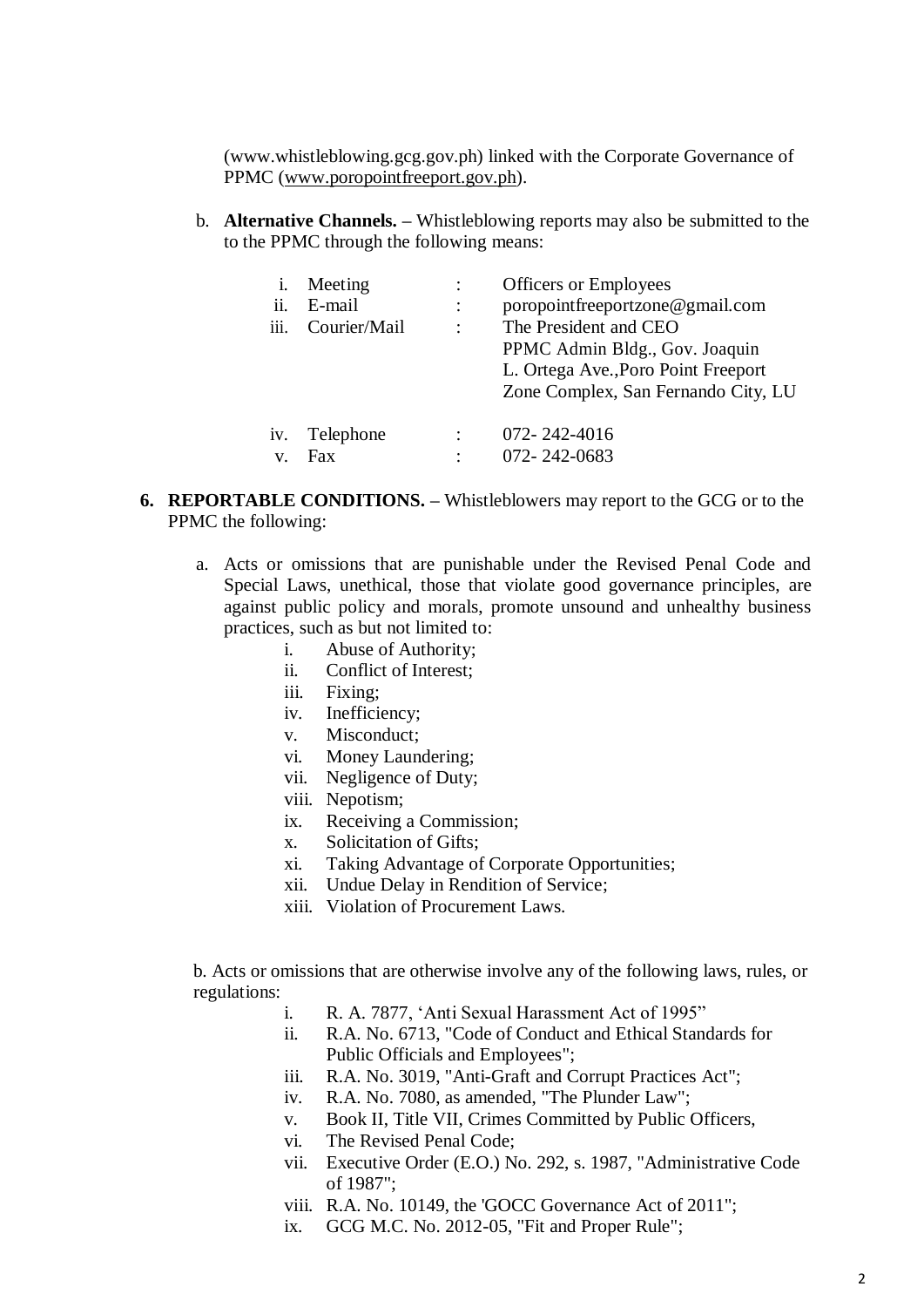- x. GCG M.C. No. 2012-06, "Ownership and Operations Manual Governing the GOCC Sector;
- xi. GCG M.C. No. 2012-07, "Code of Corporate Governance for GOCCS";
- xii. Violations of the Articles of Incorporation and By-Laws of PPMC; and
- xiii. Other GCG Circulars and Orders, and applicable laws and regulations.

c. Acts or omissions in violation of the PPMC"s Manual of Personnel and Code of Discipline.

- **7. NON-REPORTABLE CONDITIONS. -** Whistleblowing reports which involves any of the following are considered non-reportable under this Policy:
	- a. Matters subject of the whistleblower's under the principle of sub-*judice*;
	- b. Reported violations covered by the PPMC Manual of Personnel and Code of Discipline;
- **8. CONFIDENTIALITY. –** PPMC shall ensure confidentiality of the information arising from whistleblowing reports except when the whistleblower does not invoke anonymity and/ or confidentiality under this Policy. The reports including the identity of the whistleblower and the person(s) complained of must be treated in utmost confidentiality. The identity of the whistleblower shall be kept confidential unless (i) compelled by law or the Courts to be revealed, or (ii) the whistleblower authorized the release of his/her identity.
- 9. **PROTECTION OF THE WHISTLEBLOWER AGAINST RETALIATORY ACTION/S. -** PPMC shall extend all possible assistance existing under laws, rules and regulations to whistleblowers who will submit whistleblowing reports, in good faith, against retaliatory acts. Such retaliatory acts may include: (a) discrimination or harassment in the workplace; (b) demotion; (c) reduction in salary or benefits; (d) termination of contract; (e) evident bias in performance evaluation; (f) bullying; or (g) any acts or threats that adversely affect the rights and interests of the whistleblower.
- **10. FALSE/ MISLEADING/ FABRICATED ALLEGATIONS.**  Reporting false, misleading, and/or fabricated allegations, shall be a sufficient ground for the forfeiture of the benefits of the whistleblower for the year, including his/her immunity from criminal, civil and administrative suits.

#### **11. HANDLING OF WHISTLEBLOWING REPORTS**

a. **Filing of Whistleblowing Reports**. - All whistleblowing report/s pertaining to PPMC shall be submitted through the whistleblowing link in GCG"s website or at above alternative channels.

Whistleblowing report/s filed or submitted through the online platform of the GCG shall follow the handling procedure of the GCG. Otherwise, the PPMC"s procedure shall apply.

b. **Investigation by the Human Resource and Admin Office (HRA) and Legal Office (LO).** – All whistleblowing reports involving Department Managers and below, received through by PPMC, may be investigated by the HRA and LO provided that the report is not vague, ambiguous, patently without merit or maliciously intended to blemish the respondent officer or employee's name.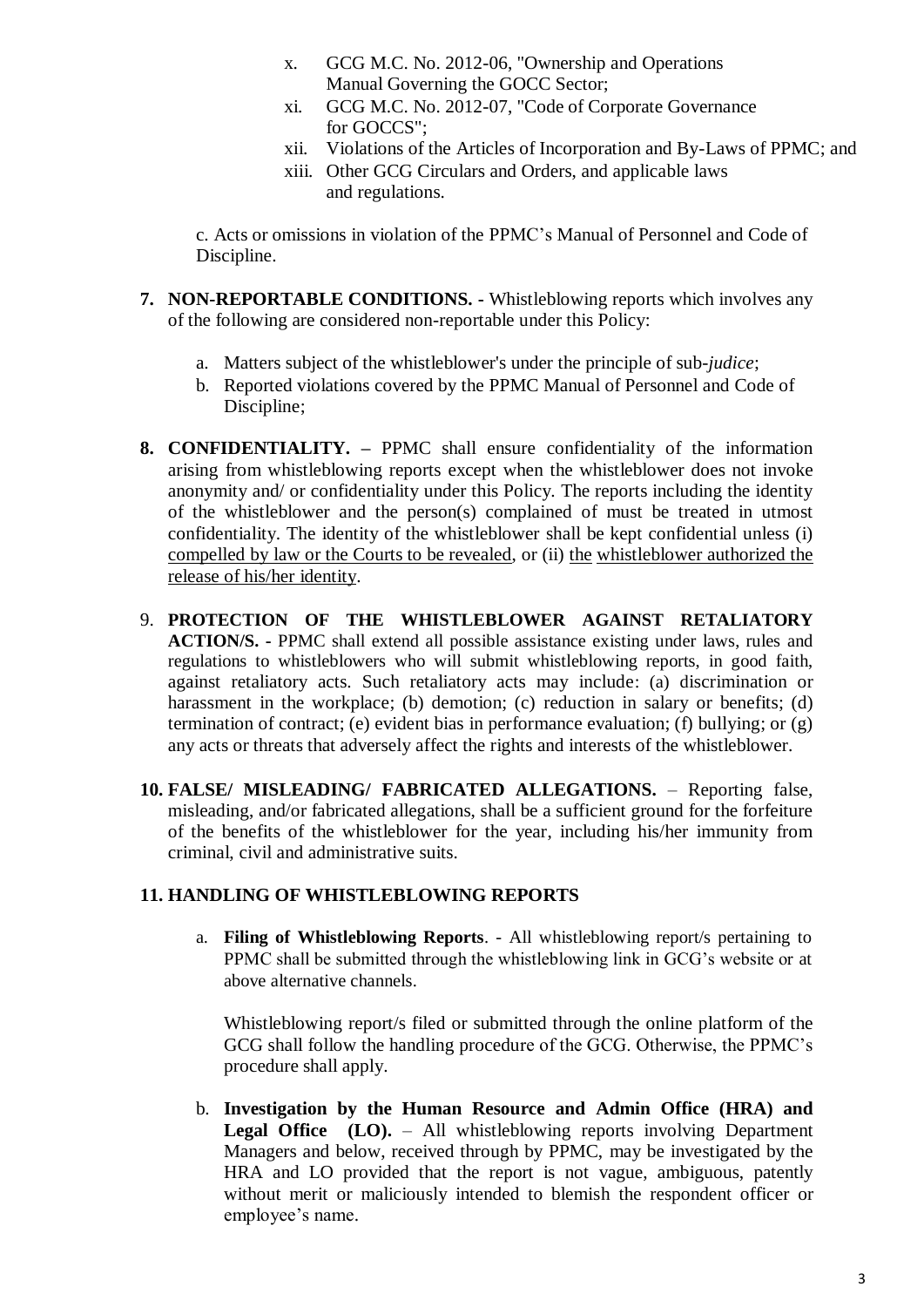#### **12. PPMC ACTIONS ON WHISTLEBLOWING REPORTS/ RECOMMENDATIONS RECEIVED FROM THE GCG**

- a. In cases of whistleblowing report/s against the Board of Directors and Officers, PPMC shall endorse the report to the concerned Committee of the Board which may pursue any of the following actions:
	- i. Dismiss the whistleblowing report for lack of merit;
	- ii. Submit the formal recommendation to the Board of Directors for the disciplinary actions against respondent Officer or employee;
	- iii. Submit the formal recommendation to the Board of Directors for the suspension of the concerned Appointive Director;
	- iv. Submit their recommendations on proposed sanctions against the concerned Director to the Office of the President;
	- v. Consider the whistleblowing report closed and terminated if the response of the person/s complained of is found to be adequate.

If a member of the Committee is the one who is the subject of said WB report, the member shall be substituted by another director.

b. In cases of whistleblowing report/s against employees, the HRA and LO shall conduct their initial evaluation and submit their written report with recommendation to the PCEO who shall review the recommendation for appropriate action.

The PCEO shall designate an Investigation Committee (IC) pursuant to the PPMC Manual of Personnel on Code of Discipline in case where the whistleblowing report/s against an employee was found to have merit.

#### **13. OTHER IMPLEMENTING GUIDELINES**

#### **Section 1. WHISTLEBLOWER'S RIGHTS, PRIVILEGES, AND OBLIGATIONS**

- b. Immunity from civil, administrative, criminal liability when reporting the reportable conditions, in good faith;
- c. Confidentiality of the whistleblower's identity, the subject matter of report; and the identity of the PPMC Officer/s or Employee/s to whom such a report was made; and
- d. The whistleblower may be compelled to testify if the testimony is necessary or indispensable to the successful prosecution of any charge arising from the whistleblowing report.

**Section 2. INCENTIVES FOR WHISTLEBLOWER** - A whistleblower shall be entitled to a commendation, and/or any other form of incentives as provided by existing laws, rules and regulations**.**

#### **Section 3. RESPONSIBILITIES OF THE RECIPIENTS OF THE WHISTLEBLOWING REPORT**

a. The recipient shall maintain confidentiality and undertake measures to ensure the well-being of the whistleblower;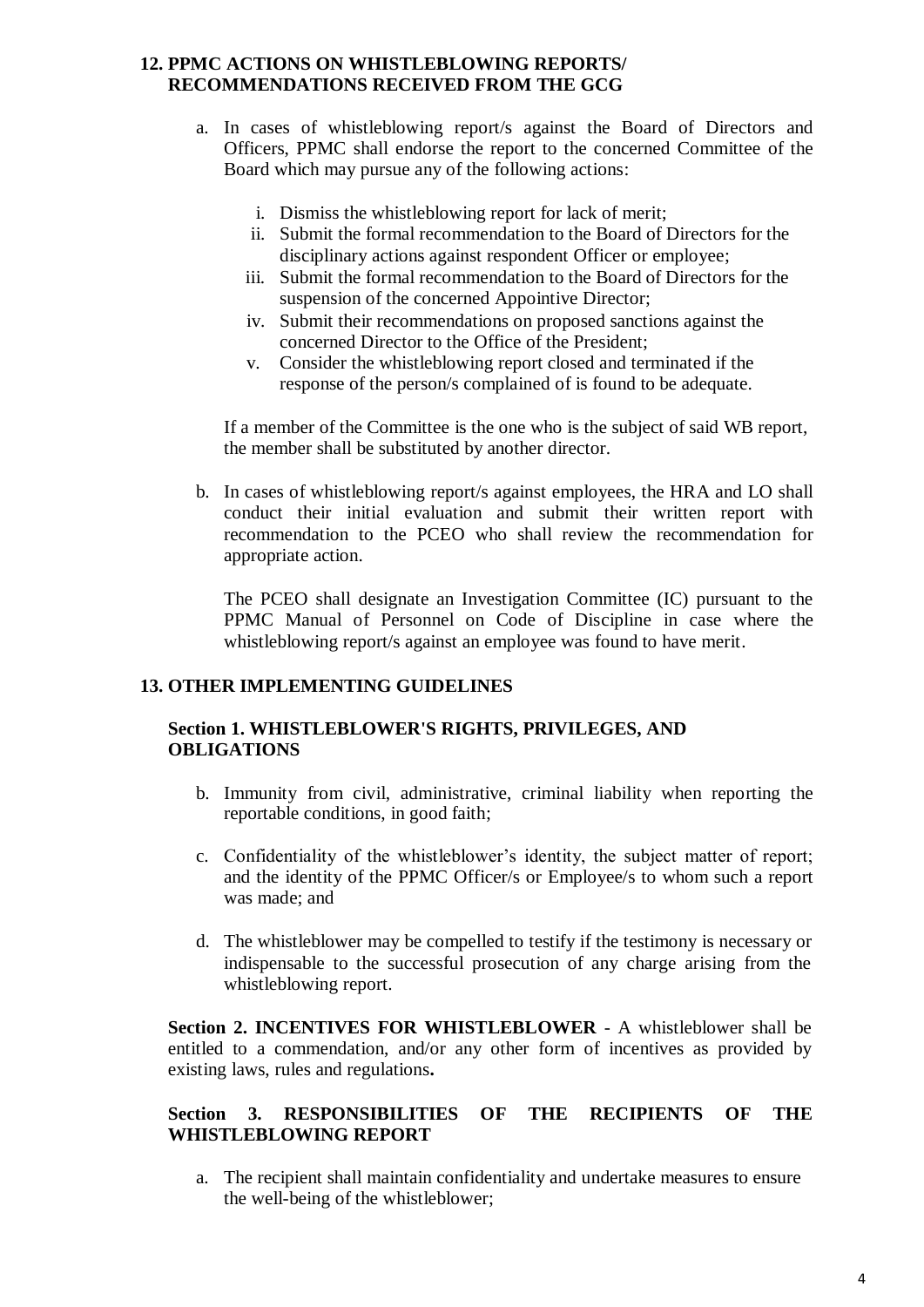- **b.** In cases of whistleblowing report/s against the Chairman, Directors and Officers, whether from GCG or through email, the recipient shall forward the report to the Board, through the Office of the Corporate Secretary and/or Legal Counsel, **within three (3) days** from the date receipt thereof:
- **c.** In cases of whistleblowing report/s against the Employees, whether from GCG or through email, the recipient shall forward the whistleblowing report to the the Office of the President and CEO (OPCEO), **within three (3) days** from the date receipt thereof.

**Section 4. VIOLATIONS OF CONFIDENTIALITY AND/OR ANONYMITY-PENALTY** - Any PPMC Directors, official or employee who shall violate the confidentiality of the same shall be subject to administrative sanction under PPMC Manual of Personnel Discipline and Office Decorum.

**Section 5. OBLIGATION TO TESTIFY**- Any PPMC official or employee who may have personal knowledge on matters pertaining to the reportable conditions shall be obliged to testify in any proceedings after due notice.

**Section 6. PROTECTION OF WITNESSES** - Any PPMC official or employee who testifies in any proceedings arising from any of the reportable conditions shall enjoy the same protection against retaliatory actions.

**Section 7. FAILURE TO ACT OR REPORT** - Any official or employee of PPMC under the obligation to receive or process the whistleblowing report/s covered by this Policy; and who fails to act thereon or cause an investigation thereof, shall be liable for disciplinary action.

Section 8. REPORTORIAL REQUIREMENTS. - The HRA shall submit a quarterly monitoring of whistleblowing reports received, within ten (10) working days, after the end of each quarter. The data will be posted in the PPMC website.

- **15. REPEALING CLAUSE.**  Any and all other PPMC policies, memoranda, orders contrary to this Policy are deemed repealed or modified accordingly.
- **16. EFFECTIVITY CLAUSE. -** This Policy shall take effect within fifteen (15) days from the date of posting in the PPMC website (www.poropointfreeport.gov.ph).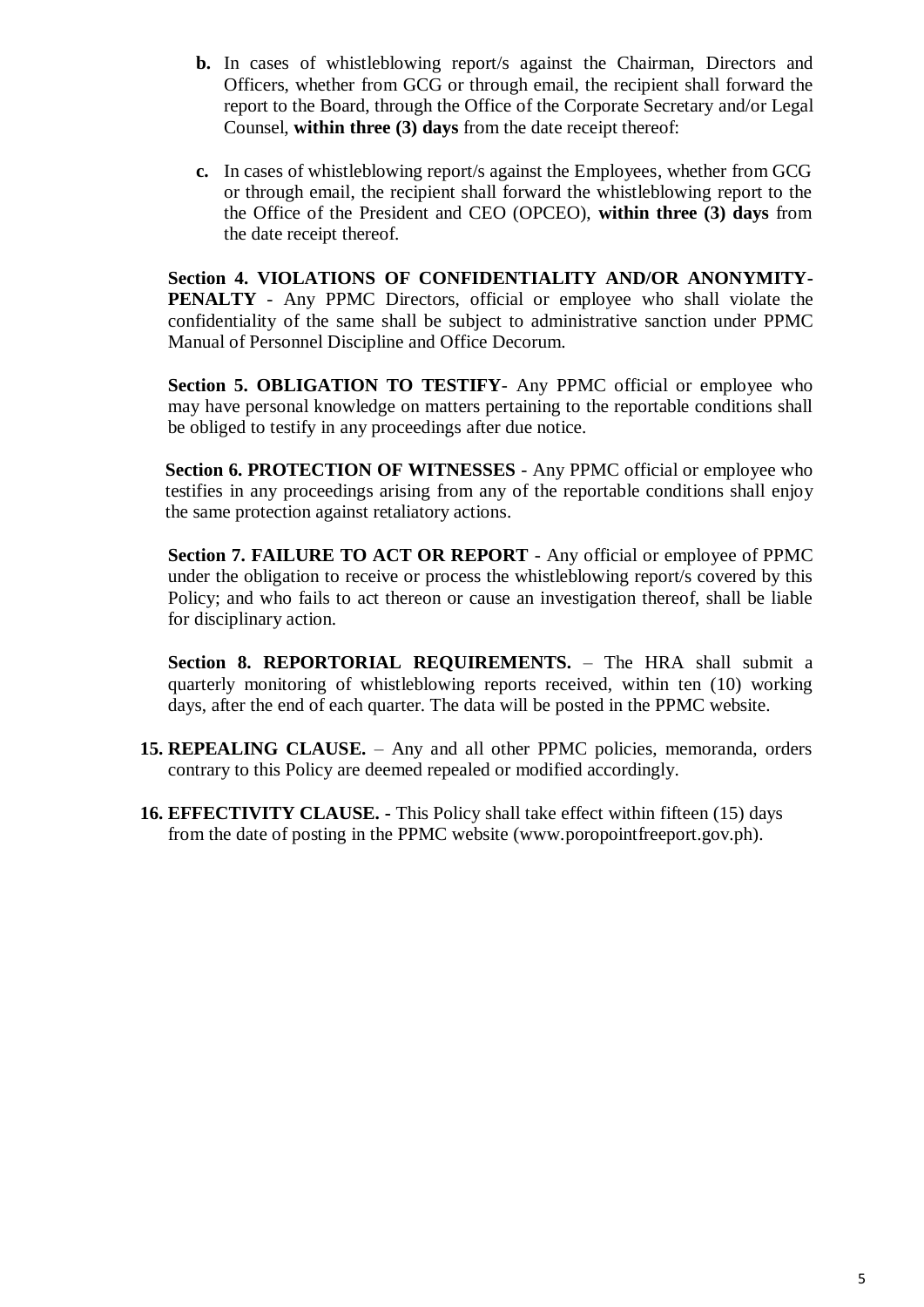# **RULES, CONTENTS AND FORMAT OF FILING COMPLAINTS AGAINST THE PPMC**

- 1. **Written Letters**: Gov. Joaquin L. Ortega Avenue, Poro Point Freeport Zone, Poro, City of San Fernando, La Union
- 2. **Electronic Mail**: [poropointfreeportzone@gmail.com](mailto:poropointfreeportzone@gmail.com)

## **A. Format of Complaints**

- 1. All Official Complaints may be filed in Written Format duly signed by the Complainant; and
- 2. Addressed to Poro Point Management Corporation (PPMC) and/or the PPMC President and CEO.

## **B. Contents of the Complaints**

- 1. Complainant must indicate the following:
	- a. Full name of the Complainant(s);
	- b. Contact details, including: Mailing Address and/or Telephone Number;
	- c. Concern/Interest/Legal Standing on the issue sought to be addressed; and
	- d. Personality (Whom among those above-stated valid complainants is being represented).
- 2. Name of the specific PPMC Director and/or PPMC Officer/Employee(s) concerned.
- 3. Date of the initial letter of request by the Complainant to PPMC, attached as Annex A ("Complainant"s Receiving Copy") with an indication whether or not PPMC acknowledged receiving thereof within fifteen (15) days from receipt.
- 4. Date of the official PPMC response letter (if any) attached as Annex B.
- 5. Indicate the specific action being requested and the official action taken by PPMC (if any).
- 6. Full and complete signature of the Complainant or their authorized Representative.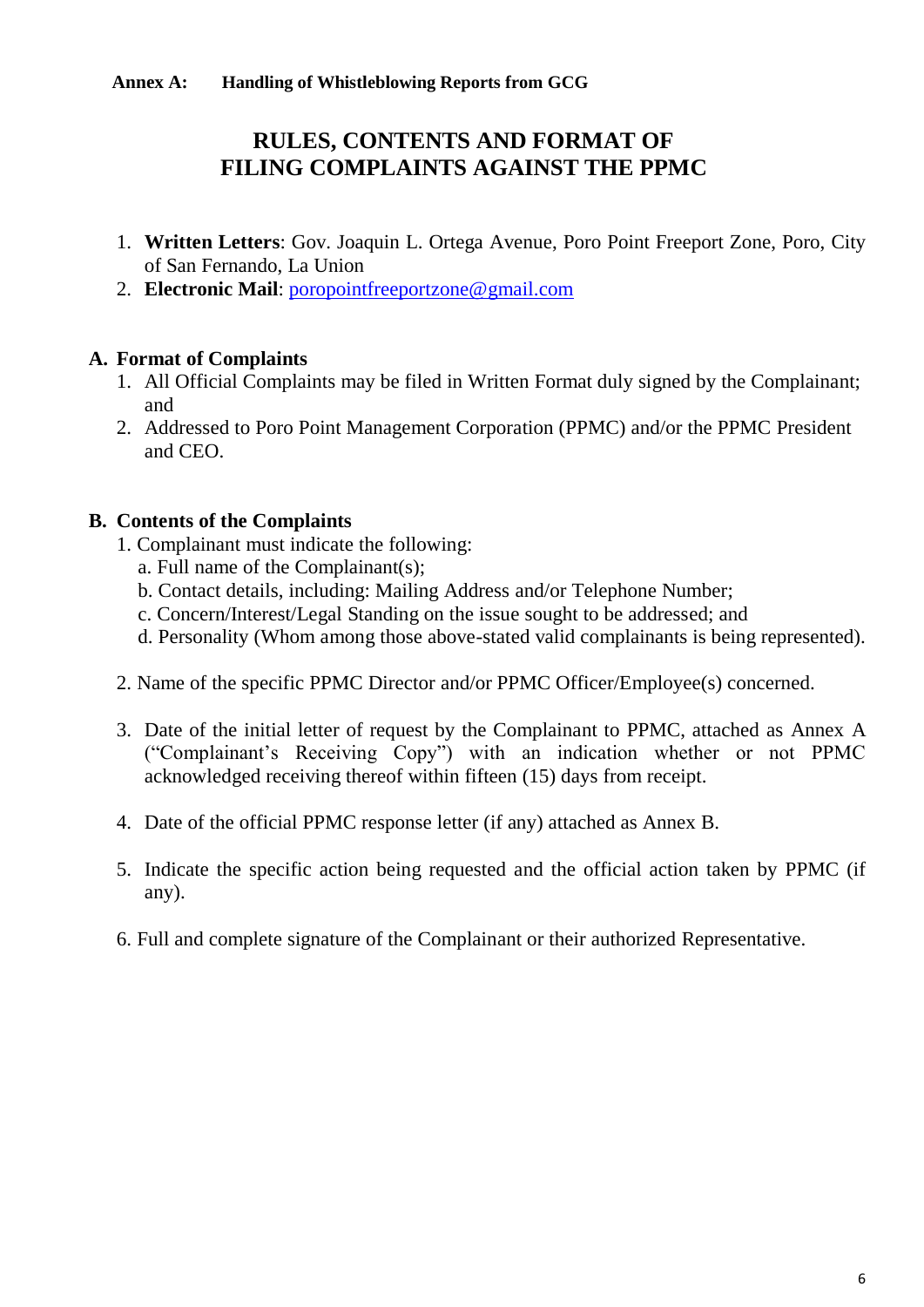## **PROCEDURE OF FILING COMPLAINTS AGAINST PPMCOFFICERS, EMPLOYEES AND SERVICES PROVIDED**

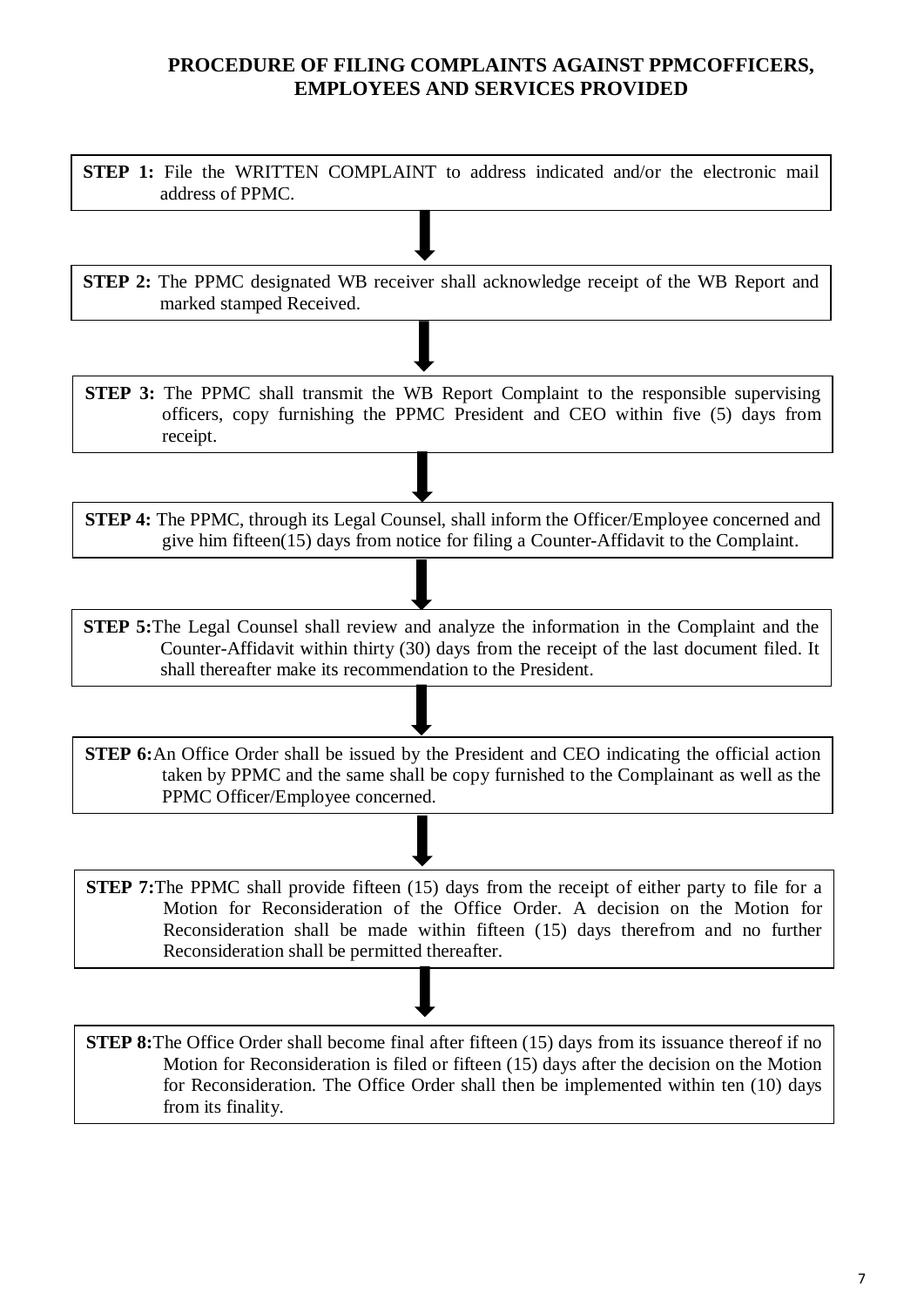